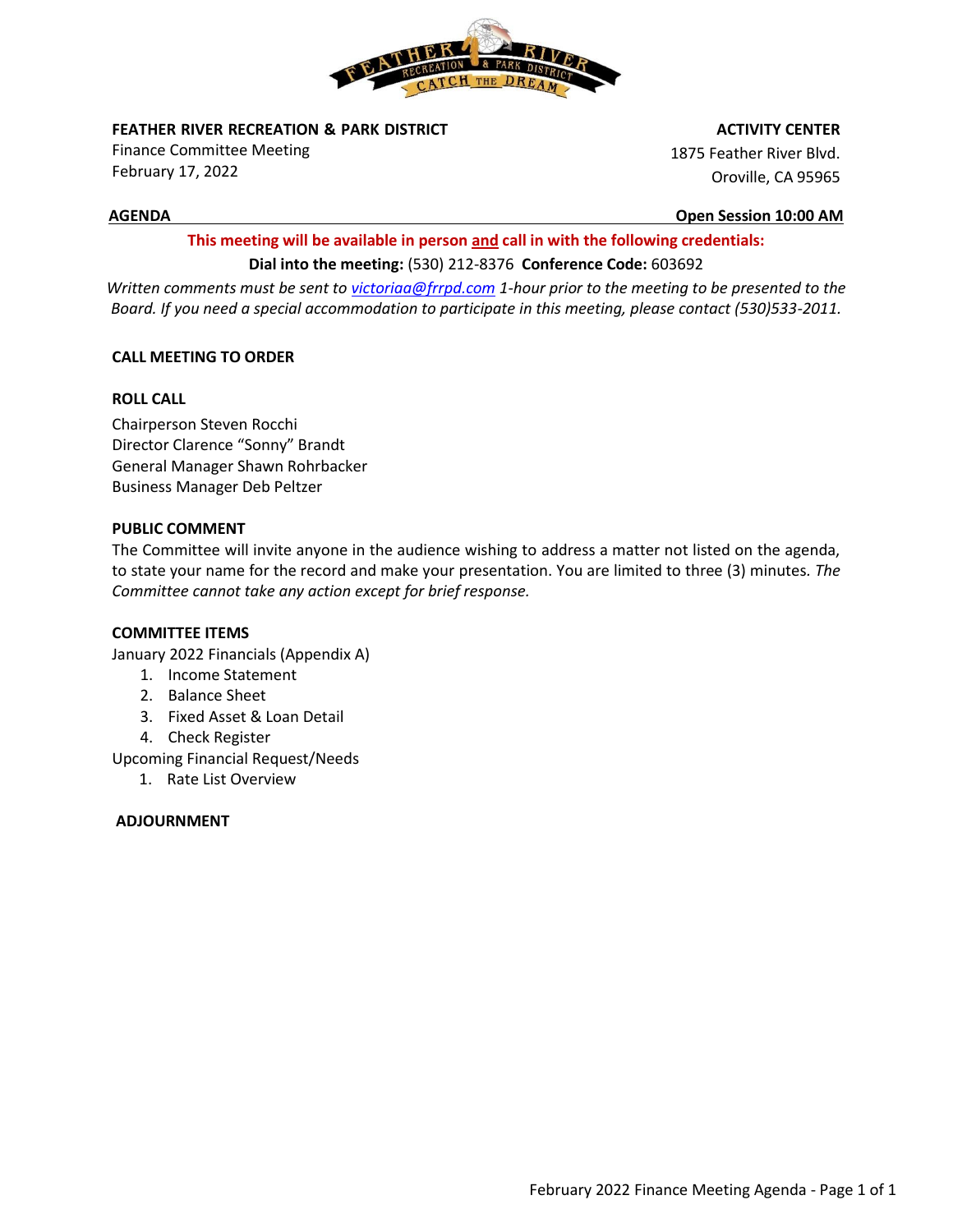| <b>Feather River Recreation &amp; Park District</b><br><b>Balance Sheet Prev Year Comparison</b> |                         |                         |                         | 7:16 PM<br>02/09/2022 |
|--------------------------------------------------------------------------------------------------|-------------------------|-------------------------|-------------------------|-----------------------|
| As of January 31, 2022                                                                           |                         |                         |                         | <b>Accrual Basis</b>  |
|                                                                                                  | Jan 31, 22              | Jan 31, 21              | \$ Change               | % Change              |
| <b>ASSETS</b>                                                                                    |                         |                         |                         |                       |
| <b>Current Assets</b>                                                                            |                         |                         |                         |                       |
| <b>Checking/Savings</b>                                                                          |                         |                         |                         |                       |
| 1010 · Treasury Cash                                                                             |                         |                         |                         |                       |
| 1010.1 · Treasury Cash - General                                                                 | 1,304,660               | 749,462                 | 555,198                 | 74%                   |
| 1010.2 - Treasury Cash - Reserve                                                                 | 347,494                 | 302,494                 | 45,000                  | 15%                   |
| 1010.3 · Treasury Admin Ins Proceeds                                                             | 16,525<br>0             | 216,525                 | $-200,000$              | $-92%$<br>100%        |
| 1010.4 · Treasury Ins Proceeds Playtown<br>1010.5 - Treasury Nelson Pool Funds                   | 454.686                 | $-1,658$<br>$\Omega$    | 1,658<br>454.686        | 100%                  |
|                                                                                                  |                         |                         |                         |                       |
| Total 1010 - Treasury Cash                                                                       | 2,123,365               | 1,266,823               | 856,542                 | 68%                   |
| 1020 - Imprest Cash                                                                              | 1,000                   | 519                     | 481                     | 93%                   |
| 1030 - BofW - Merchant Acct.                                                                     | 84,474                  | 45,193                  | 39,281                  | 87%                   |
| 1031 - BofW Project INS PROCEEDS                                                                 | 304,152                 | 86,465                  | 217,687                 | 252%                  |
| 1040 - Fund 2610 - BAD<br>1050 - Impact Fees                                                     | 205,361<br>662,617      | 196,194<br>610,290      | 9,167                   | 5%<br>9%              |
|                                                                                                  |                         |                         | 52,327                  | 53%                   |
| <b>Total Checking/Savings</b>                                                                    | 3,380,969               | 2,205,484               | 1,175,485               | $-96%$                |
| <b>Accounts Receivable</b><br><b>Other Current Assets</b>                                        | $-12,378$<br>191,695    | $-6,320$<br>191,695     | $-6,058$<br>0           |                       |
| <b>Total Current Assets</b>                                                                      | 3,560,286               | 2,390,859               | 1,169,427               | 0%<br>49%             |
| <b>Fixed Assets</b>                                                                              |                         |                         |                         |                       |
|                                                                                                  |                         |                         | $\mathbf 0$             |                       |
| 1410 - Land<br>1420 - Buildings & Improvements                                                   | 627,494<br>16,429,398   | 627,494<br>15,029,020   | 1,400,378               | 0%<br>9%              |
| 1430 - Equipment & Vehicles                                                                      | 1,828,859               | 1,150,139               | 678,720                 | 59%                   |
| 1440 - Construction in Progress                                                                  |                         |                         |                         |                       |
| 1443 - CIP Riverbend Restoration RB99                                                            | $\Omega$                | 1,376,766               | $-1,376,766$            | $-100%$               |
| 1448 - CIP Nelson SBF NE99                                                                       | 801,326                 | 116,463                 | 684,863                 | 588%                  |
| 1450 - CIP Feather River Trail FRT99                                                             | 23,310                  | 5,740                   | 17,570                  | 306%                  |
| 1451 - CIP Playtown Bathroom Fire                                                                | 0                       | 321,424                 | $-321,424$              | $-100%$               |
| Total 1440 - Construction in Progress                                                            | 824,636                 | 1,820,393               | $-995.757$              | $-55%$                |
| 1499 - Accumulated Depreciation                                                                  | $-6, 165, 308$          | $-5,433,828$            | $-731,480$              | $-13%$                |
| <b>Total Fixed Assets</b>                                                                        | 13,545,079              | 13,193,218              | 351,861                 | 3%                    |
| <b>Other Assets</b>                                                                              |                         |                         |                         |                       |
| 1500 · FMV Adjustments                                                                           | 15,666                  | 35,865                  | $-20,199$               | $-56%$                |
| 1550 - GASB 68 CalPERS Valuation                                                                 | 191,855                 | 203,139                 | $-11,284$               | $-6%$                 |
| <b>Total Other Assets</b>                                                                        | 207,521                 | 239,004                 | $-31,483$               | $-13%$                |
| <b>TOTAL ASSETS</b>                                                                              | 17,312,886              | 15,823,081              | 1,489,805               | 9%                    |
| <b>LIABILITIES &amp; EQUITY</b>                                                                  |                         |                         |                         |                       |
|                                                                                                  |                         |                         |                         |                       |
| Liabilities                                                                                      |                         |                         |                         |                       |
| <b>Current Liabilities</b><br><b>Accounts Payable</b>                                            | 75,681                  | 59,184                  | 16,497                  | 28%                   |
| <b>Credit Cards</b>                                                                              | 4,017                   | 1,471                   | 2,546                   | 173%                  |
| <b>Other Current Liabilities</b>                                                                 |                         |                         |                         |                       |
| 2100 - Payroll Liabilities                                                                       | 103,239                 | 54,991                  | 48,248                  | 88%                   |
| 2210 - Accrued Debt Interest                                                                     | 7,042                   | 7,743                   | $-701$                  | $-9%$                 |
| 2400 · Deposits/Refunds to Customers                                                             | $\mathbf 0$             | 3,744                   | $-3,744$                | $-100%$               |
| 2405 - Deferred Revenue                                                                          | 12,000                  | $\Omega$                | 12,000                  | 100%                  |
| <b>Total Other Current Liabilities</b>                                                           | 122,281                 | 66,478                  | 55,803                  | 84%                   |
| <b>Total Current Liabilities</b>                                                                 | 201,979                 | 127,133                 | 74,846                  | 59%                   |
|                                                                                                  |                         |                         |                         |                       |
| <b>Long Term Liabilities</b><br>2954 - Ford Motor Vehicle Loan                                   | 24,035                  | 36,487                  | $-12,452$               | $-34%$                |
|                                                                                                  |                         |                         |                         | $-8%$                 |
| 2955 - Umpqua Bank Tax Exempt Bond A                                                             | 2,502,380               | 2,723,864               | $-221,484$              | $-28%$                |
| 2960 · Umpqua Bank Taxable Bond B<br>2975 - GASB 68 CalPERS Liab Valuation                       | 73,000<br>1,144,957     | 101,000<br>1,074,605    | $-28,000$<br>70,352     | 7%                    |
|                                                                                                  | 3,744,372               |                         | $-191,584$              | $-5%$                 |
| <b>Total Long Term Liabilities</b>                                                               |                         | 3,935,956               |                         | $-3%$                 |
| <b>Total Liabilities</b>                                                                         | 3,946,351<br>13,366,536 | 4,063,089<br>11,759,993 | $-116,738$<br>1,606,543 | 14%                   |
| Equity<br>TOTAL LIABILITIES & EQUITY                                                             |                         |                         |                         | 9%                    |
|                                                                                                  | 17,312,887              | 15,823,082              | 1,489,805               |                       |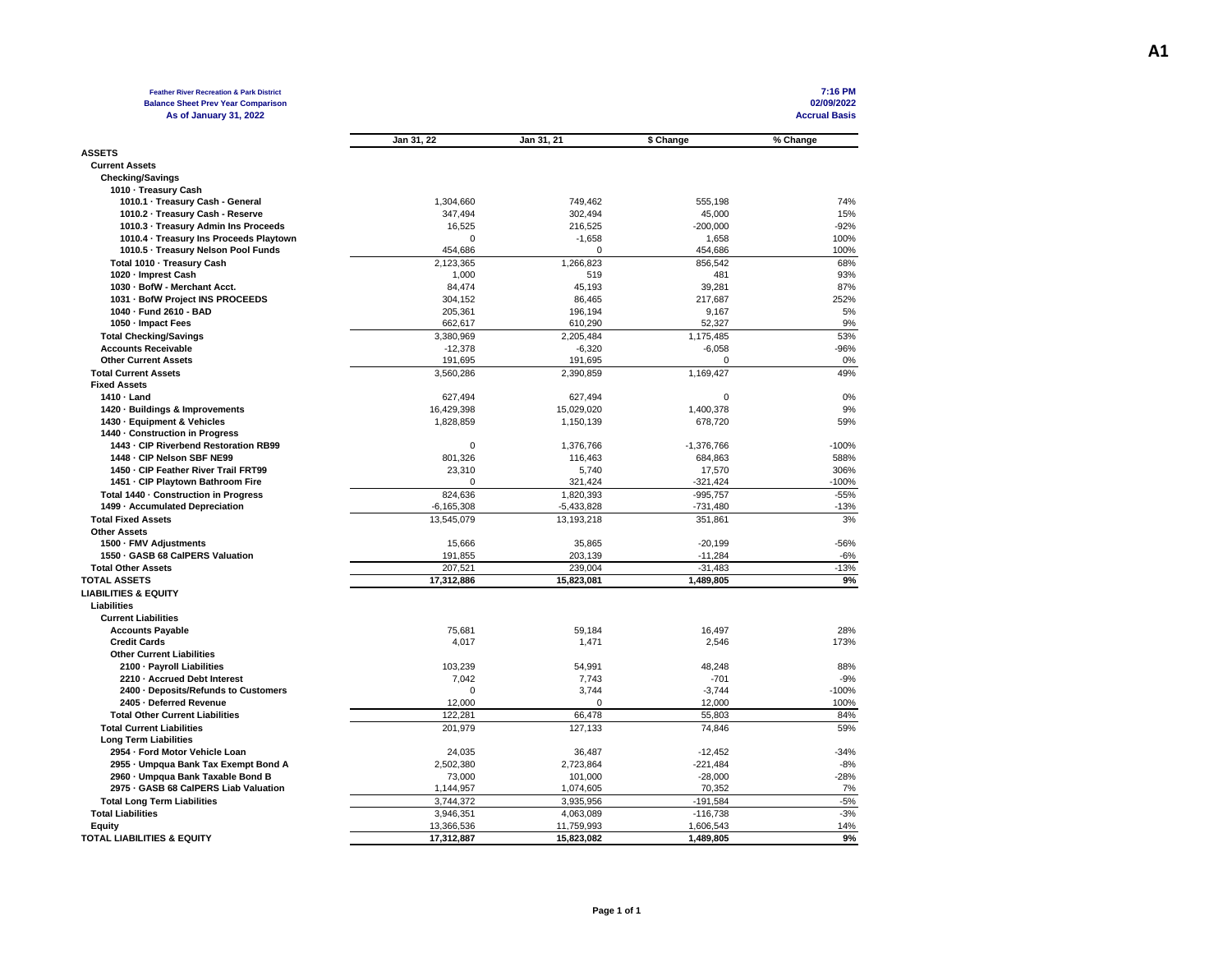#### **Feather River Recreation & Park District**

#### **Profit & Loss Budget Performance**

**January 2022**

|                                        | <b>Jan 22</b> |               | \$ Over Budget | <b>Staff Comments</b>                                                       |           |                      | Jul '21 - Jan 22 YTD Budget \$ Over Budget % of Budget |      | <b>Annual Budget</b> |
|----------------------------------------|---------------|---------------|----------------|-----------------------------------------------------------------------------|-----------|----------------------|--------------------------------------------------------|------|----------------------|
|                                        |               | <b>Budget</b> |                |                                                                             |           |                      |                                                        |      |                      |
| <b>Ordinary Income/Expense</b>         |               |               |                |                                                                             |           |                      |                                                        |      |                      |
| <b>Income</b>                          |               |               |                |                                                                             | 1,075,591 |                      |                                                        | 108% |                      |
| 4100 - Tax Revenue                     |               |               |                |                                                                             | 169,735   | 1,000,000<br>200,000 | 75,591<br>(30, 265)                                    | 85%  | 1,900,000<br>308,000 |
| 4150 · Tax Revenue (BAD)               | 37,088        | 71,465        |                | (34,377) Classes \$3k, Preschool \$13k, Gym                                 | 338,487   | 526,252              | (187, 765)                                             | 64%  | 893,575              |
| 4300 - Program Income                  |               |               |                | meet \$5.5k, Rentals \$4k,                                                  |           |                      |                                                        |      |                      |
|                                        |               |               |                | Gymnastics \$11k, Youth Sports                                              |           |                      |                                                        |      |                      |
|                                        |               |               |                | \$1.3k                                                                      |           |                      |                                                        |      |                      |
| 4400 Donation & Fundraising Income     |               |               |                |                                                                             | 11,058    | 2,500                | 8,558                                                  | 442% | 2,500                |
| 4600 · Other Income                    | $\mathbf 0$   |               | 0              |                                                                             | 1,686     | 500                  | 1,186                                                  | 337% | 1,000                |
| 4900 - Interest Income                 |               |               |                |                                                                             | 5,548     | 10,000               | (4, 452)                                               | 55%  | 19,000               |
| 4905 - Interest Income - BAD           |               |               |                |                                                                             | 200       | 1,250                | (1,050)                                                | 16%  | 2,500                |
| <b>Total Income</b>                    | 37,088        | 71,465        | (34, 377)      |                                                                             | 1,602,305 | 1,740,502            | (138, 197)                                             | 92%  | 3,126,575            |
| <b>Gross Profit</b>                    | 37,088        | 71,465        | (34, 377)      |                                                                             | 1,602,305 | 1,740,502            | (138, 197)                                             | 92%  | 3,126,575            |
| <b>Expense</b>                         |               |               |                |                                                                             |           |                      |                                                        |      |                      |
| 5000 - Payroll Expenses                | 112,327       | 139,225       | (26, 898)      |                                                                             | 830,622   | 993,998              | (163, 376)                                             | 84%  | 1,690,123            |
| 5031 · GASB 68 Benefit Expense         |               |               |                |                                                                             | 67,639    | 70,450               | (2,811)                                                | 96%  | 70,450               |
| 5100 · Advertising & Promotion         | 25            | 917           | (892)          |                                                                             | 1,230     | 6,415                | (5, 185)                                               | 19%  | 11,000               |
| 5120 · Bank Fees                       | 275           | 584           | (309)          |                                                                             | 1,686     | 4,080                | (2, 394)                                               | 41%  | 7,000                |
| 5130 - Charitable Contributions        |               |               |                |                                                                             |           | 1,250                | (1,250)                                                |      | 2,500                |
| 5140 Copying & Printing                | 706           | 844           | (138)          |                                                                             | 5,306     | 5,905                | (599)                                                  | 90%  | 10,125               |
| 5155 · Employment New Hire Screen      |               | 150           | (150)          |                                                                             | 233       | 1,250                | (1,017)                                                | 19%  | 2,000                |
| 5160 - Dues, Mbrshps & Subscriptions   | 150           | 4,500         | (4,350)        |                                                                             | 9,218     | 10,500               | (1,282)                                                | 88%  | 10,500               |
| 5170 - Education & Development         |               | 1,000         | (1,000)        |                                                                             | 611       | 5,000                | (4, 389)                                               | 12%  | 8,500                |
| 5175 - Equipment Rental                | 434           | 875           | (441)          |                                                                             | 885       | 6,125                | (5,240)                                                | 14%  | 10,500               |
| 5180 · Equipment, Tools & Furn (<\$5k) | 4,134         | 4,133         | $\mathbf{1}$   | \$850 drills, small tools. \$2k laptop,<br>\$800 IT switch                  | 29,844    | 36,035               | (6, 191)                                               | 83%  | 54,977               |
| 5200 - Insurance                       | (837)         |               |                |                                                                             | 160,503   | 185,000              | (24, 497)                                              | 87%  | 185,000              |
| 5210 - Interest Expense - Operating    | 140           | 125           | 15             |                                                                             | 1,049     | 875                  | 174                                                    | 120% | 1,500                |
| 5225 - Postage & Delivery              |               | 20            | (20)           |                                                                             | 208       | 720                  | (512)                                                  | 29%  | 1,500                |
| 5230 - Professional & Outside Svcs     | 21,010        | 14,750        |                | 6,260 \$7.3k SCI BAD assement report,<br>\$5.5k Melton plans Riverbend bldg | 110,754   | 146,050              | (35, 296)                                              | 76%  | 230,000              |
|                                        |               |               |                | Prop 68                                                                     |           |                      |                                                        |      |                      |
| 5260 · Repairs & Maintenance           | 11,472        | 13,700        | (2, 228)       |                                                                             | 105,155   | 120,400              | (15, 245)                                              | 87%  | 214,000              |
| 5270 - Security                        |               | 1,650         | (1,650)        |                                                                             | 6,118     | 11,750               | (5,632)                                                | 52%  | 20,000               |
| 5280 · Supplies - Consumable           |               |               |                |                                                                             |           |                      |                                                        |      |                      |
| 5281 - Misc Staff & Uniforms Supplies  |               | 1,750         | (1,750)        |                                                                             | 1,911     | 3,750                | (1,839)                                                | 51%  | 6,500                |
| 5282 - Office Supplies                 | 216           | 575           | (359)          |                                                                             | 1,522     | 4,125                | (2,603)                                                | 37%  | 7,000                |
| 5284 - Program Food                    |               | 1,350         | (1,350)        |                                                                             | 2,393     | 9,450                | (7,057)                                                | 25%  | 16,200               |
| 5286 - Program Supplies                | 1,625         | 2,000         | (375)          |                                                                             | 6,389     | 24,000               | (17, 611)                                              | 27%  | 44,500               |
| 5287 - Safety Supplies                 | 82            | 475           | (393)          |                                                                             | 3,240     | 3,375                | (135)                                                  | 96%  | 5,750                |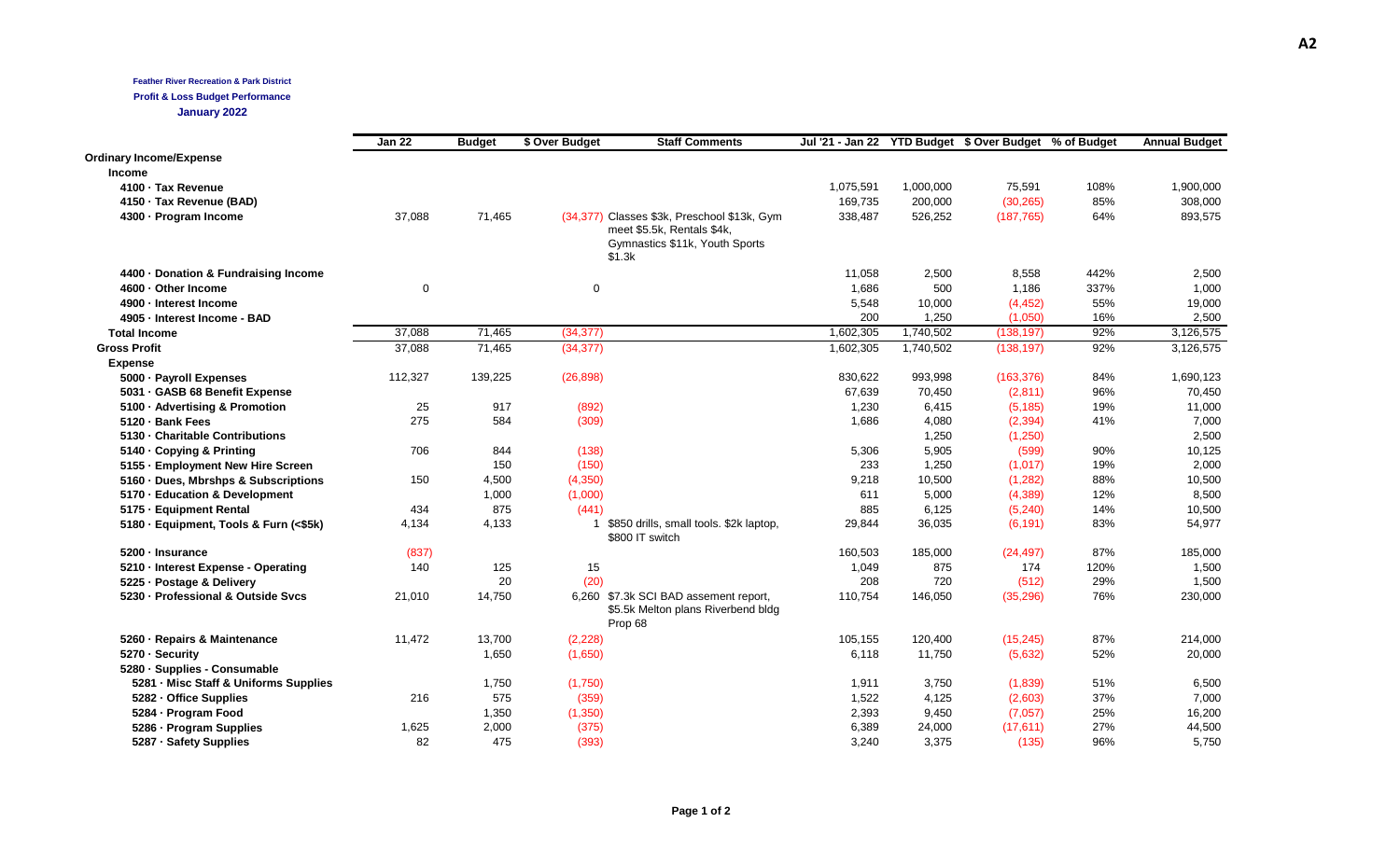#### **Feather River Recreation & Park District Profit & Loss Budget Performance January 2022**

|                                             | <b>Jan 22</b> | <b>Budget</b> | \$ Over Budget | <b>Staff Comments</b>                                                                                                                           | Jul '21 - Jan 22 |            | YTD Budget \$ Over Budget % of Budget |      | <b>Annual Budget</b> |
|---------------------------------------------|---------------|---------------|----------------|-------------------------------------------------------------------------------------------------------------------------------------------------|------------------|------------|---------------------------------------|------|----------------------|
| 5289 - Site/Volunteer Maint Supplies        | 2,406         | 200           |                | 2,206 Updated account to include<br>volunteer supplies cleanups. \$500<br>cleanup, \$300 billboard report, \$1.6k<br>replace park rules signage | 3,235            | 1,573      | 1,662                                 | 206% | 2,573                |
| Total 5280 · Supplies - Consumable          | 4,329         | 6,350         | (2,021)        |                                                                                                                                                 | 18,690           | 46,273     | (27, 583)                             | 40%  | 82,523               |
| 5290 · Taxes, Lic., Notices & Permits       | 23            | 430           | (407)          |                                                                                                                                                 | 6,097            | 3,013      | 3,084                                 | 202% | 5,163                |
| 5300 · Telephone/Internet                   | 1,231         | 1,175         | 56             |                                                                                                                                                 | 8,732            | 8,235      | 497                                   | 106% | 14,110               |
| 5310 · Fuel, Travel and Meals               | 2,620         | 2,675         | (55)           |                                                                                                                                                 | 18,062           | 19,125     | (1,063)                               | 94%  | 32,900               |
| 5320 - Utilities                            | 16,857        | 20,555        | (3,698)        |                                                                                                                                                 | 190,201          | 173,915    | 16,286                                | 109% | 309,350              |
| 7000 - Debt Interest                        | 7,042         | 7,042         | 0              |                                                                                                                                                 | 50,893           | 50,893     | $\Omega$                              | 100% | 85,570               |
| <b>Total Expense</b>                        | 181,938       | 220,700       | (38, 762)      |                                                                                                                                                 | 1,623,736        | 1,907,257  | (283, 521)                            | 85%  | 3,059,291            |
| Net Ordinary PROFIT/LOSS Income             | (144, 850)    | (149, 235)    | 4,385          |                                                                                                                                                 | (21, 431)        | (166, 755) | 145,324                               | 13%  | 67,284               |
| Other Income/Expense<br><b>Other Income</b> |               |               |                |                                                                                                                                                 |                  |            |                                       |      |                      |
| 4200 - Impact Fee Income                    | 11,060        |               |                |                                                                                                                                                 | 143,272          |            |                                       |      |                      |
| 4500 Grant/Reimbursed Expense Income        | 1,909         |               |                | Preschool grant: BCOE food<br>program reimbr cook payroll<br>expense                                                                            | 438,143          |            |                                       |      |                      |
| 4650 · Insurance Proceeds                   |               |               |                |                                                                                                                                                 | 365,675          |            |                                       |      |                      |
| 4910 - Interest Income - Impact Fees        |               |               |                |                                                                                                                                                 | 3,948            |            |                                       |      |                      |
| 9900 · Gain/(Loss) on Asset disposal        |               |               |                |                                                                                                                                                 | 5,600            |            |                                       |      |                      |
| <b>Total Other Income</b>                   | 12,969        |               |                |                                                                                                                                                 | 956,638          |            |                                       |      |                      |
| <b>Other Expense</b>                        |               |               |                |                                                                                                                                                 | 12,737           |            |                                       |      |                      |
| <b>Net Other Income</b>                     | 12,969        |               |                |                                                                                                                                                 | 943,901          |            |                                       |      |                      |
|                                             |               |               |                |                                                                                                                                                 |                  |            |                                       |      |                      |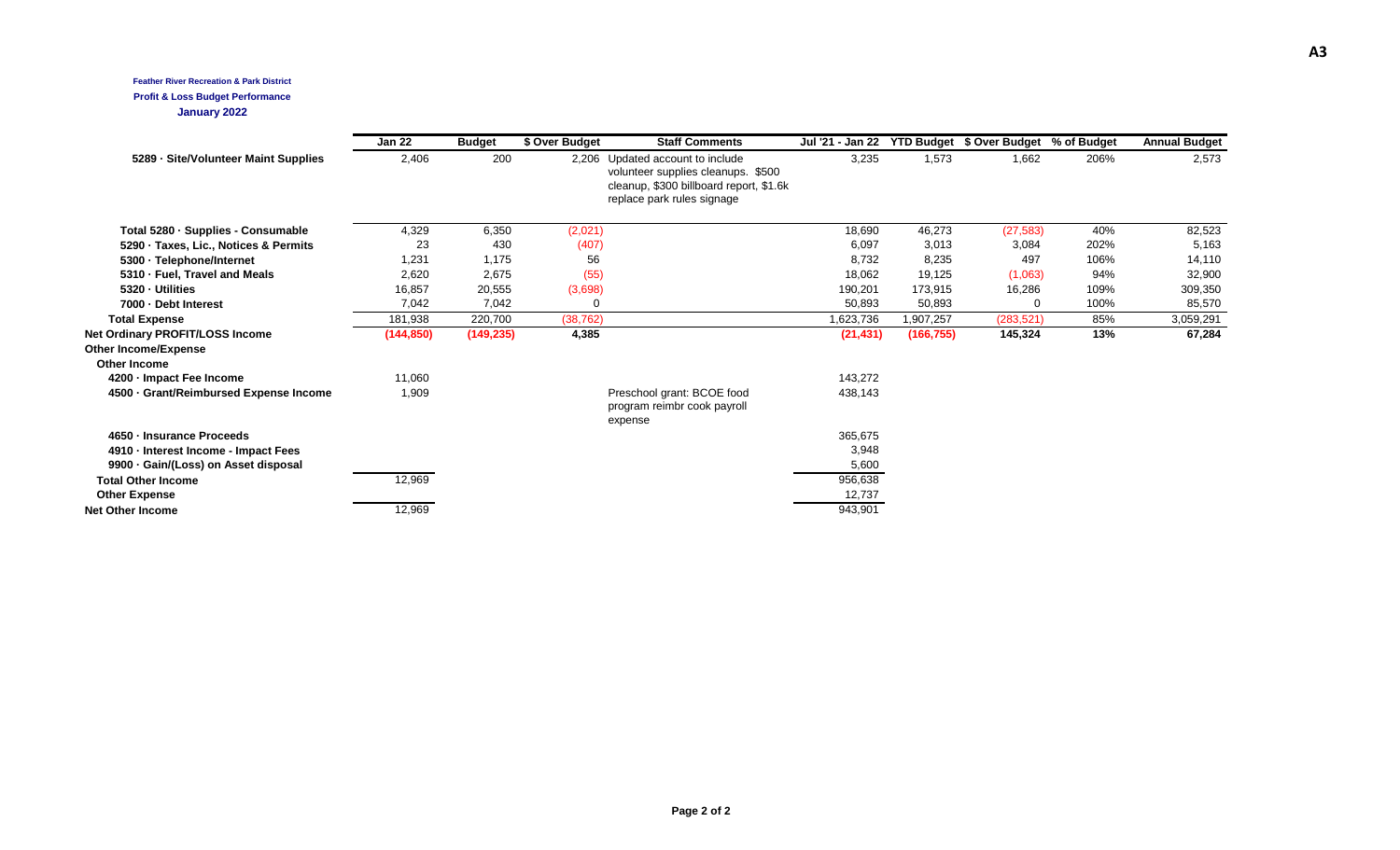#### **Feather River Recreation & Park District Detail Fixed Asset & Bonds As of January 31, 2022**

|                                              | Date | <b>Source Name</b>         | Memo                         | <b>Amount</b> | <b>Balance</b> |
|----------------------------------------------|------|----------------------------|------------------------------|---------------|----------------|
| 1010 · Treasury Cash                         |      |                            |                              |               | 471,212        |
| 1010.3 · Treasury Admin Ins Proceeds         |      |                            |                              |               | 16,525         |
| Total 1010.3 · Treasury Admin Ins Proceeds   |      |                            |                              |               | 16,525         |
|                                              |      |                            |                              |               |                |
| 1010.5 · Treasury Nelson Pool Funds          |      |                            |                              |               | 454,686        |
| Total 1010.5 · Treasury Nelson Pool Funds    |      |                            |                              |               | 454,686        |
| Total 1010 · Treasury Cash                   |      |                            |                              |               | 471,211        |
| 1031 - BofW Project INS PROCEEDS             |      |                            |                              |               | 304,152        |
| Total 1031 · BofW Project INS PROCEEDS       |      |                            |                              |               | 304,152        |
| 1320 - Umpqua Bank Project Fund              |      |                            |                              |               | 188,856        |
| Total 1320 · Umpqua Bank Project Fund        |      |                            |                              |               | 188,856        |
|                                              |      |                            |                              |               |                |
| 1410 - Land                                  |      |                            |                              |               | 627,494        |
| Total 1410 · Land                            |      |                            |                              |               | 627,494        |
| 1420 - Buildings & Improvements              |      |                            |                              |               | 16,429,398     |
| Total 1420 · Buildings & Improvements        |      |                            |                              |               | 16,429,398     |
| 1430 - Equipment & Vehicles                  |      |                            |                              |               | 1,828,859      |
| Total 1430 · Equipment & Vehicles            |      |                            |                              |               | 1,828,859      |
|                                              |      |                            |                              |               |                |
| 1440 - Construction in Progress              |      |                            |                              |               | 824,561        |
| 1448 - CIP Nelson SBF NE99                   |      |                            |                              |               | 801,326        |
| Total 1448 - CIP Nelson SBF NE99             |      |                            |                              |               | 801,326        |
| 1450 - CIP Feather River Trail FRT99         |      |                            |                              |               | 23,235         |
|                                              |      | 01/20/2022 CARTER LAW      | <b>LEGAL SBF GRANT TRAIL</b> | 75            | 23,310         |
|                                              |      | <b>OFFICE</b>              | <b>ASSESSMENT</b>            |               |                |
| 2955 - Umpqua Bank Tax Exempt Bond A         |      |                            |                              |               | $-2,502,380$   |
| Total 2955 · Umpqua Bank Tax Exempt Bond A   |      |                            |                              |               | $-2,502,380$   |
|                                              |      |                            |                              |               |                |
| 2960 - Umpqua Bank Taxable Bond B            |      |                            |                              |               | $-73,000$      |
| Total 2960 · Umpqua Bank Taxable Bond B      |      |                            |                              |               | $-73,000$      |
| 4500 Grant/Reimbursed Expense Income         |      |                            |                              |               | -436,235       |
|                                              |      | 01/05/2022 Preschool Grant | Pres Food Program BCOE       | $-1,909$      | $-438, 144$    |
| Total 4500 · Grant/Reimbursed Expense Income |      |                            |                              | $-1,909$      | $-438, 144$    |
| 4650 - Insurance Proceeds                    |      |                            |                              |               | $-365,675$     |
| Total 4650 · Insurance Proceeds              |      |                            |                              |               | $-365,675$     |
|                                              |      |                            |                              |               |                |